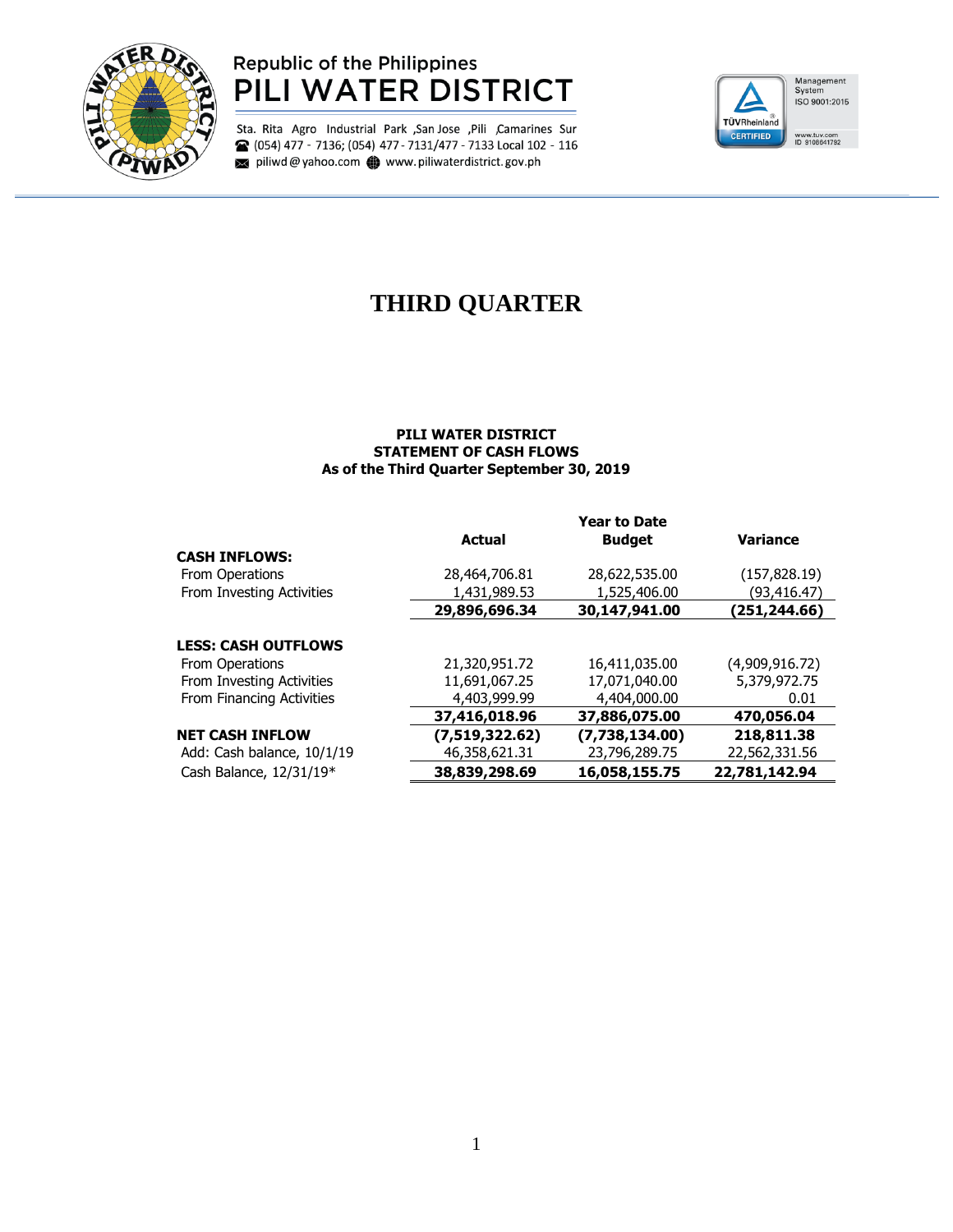

### Republic of the Philippines PILI WATER DISTRICT

Sta. Rita Agro Industrial Park ,San Jose ,Pili ,Camarines Sur <sup>2</sup> (054) 477 - 7136; (054) 477 - 7131/477 - 7133 Local 102 - 116 piliwd@yahoo.com www.piliwaterdistrict.gov.ph



### **PILI WATER DISTRICT CONDENSED BALANCE SHEET As of September 30, 2019**

#### **CURRENT ASSETS**

| 12,360,573.51<br>15,937,371.85<br>896,758.30<br>68,034,002.35 |
|---------------------------------------------------------------|
|                                                               |
|                                                               |
|                                                               |
|                                                               |
|                                                               |
| 21,440,669.59                                                 |
| 242,826,715.55                                                |
| 2,276,227.21                                                  |
| 266,543,612.35                                                |
| 334,577,614.70                                                |
|                                                               |
|                                                               |
| 7,724,795.87                                                  |
| 2,005,021.02                                                  |
| 3,918,338.82                                                  |
| 13,648,155.71                                                 |
|                                                               |
| 48,073,484.87                                                 |
| 7,892,534.84                                                  |
| 55,966,019.71                                                 |
| 69,614,175.42                                                 |
|                                                               |
|                                                               |
| 23,380,787.96                                                 |
| 241,582,651.32                                                |
| 264,963,439.28                                                |
|                                                               |